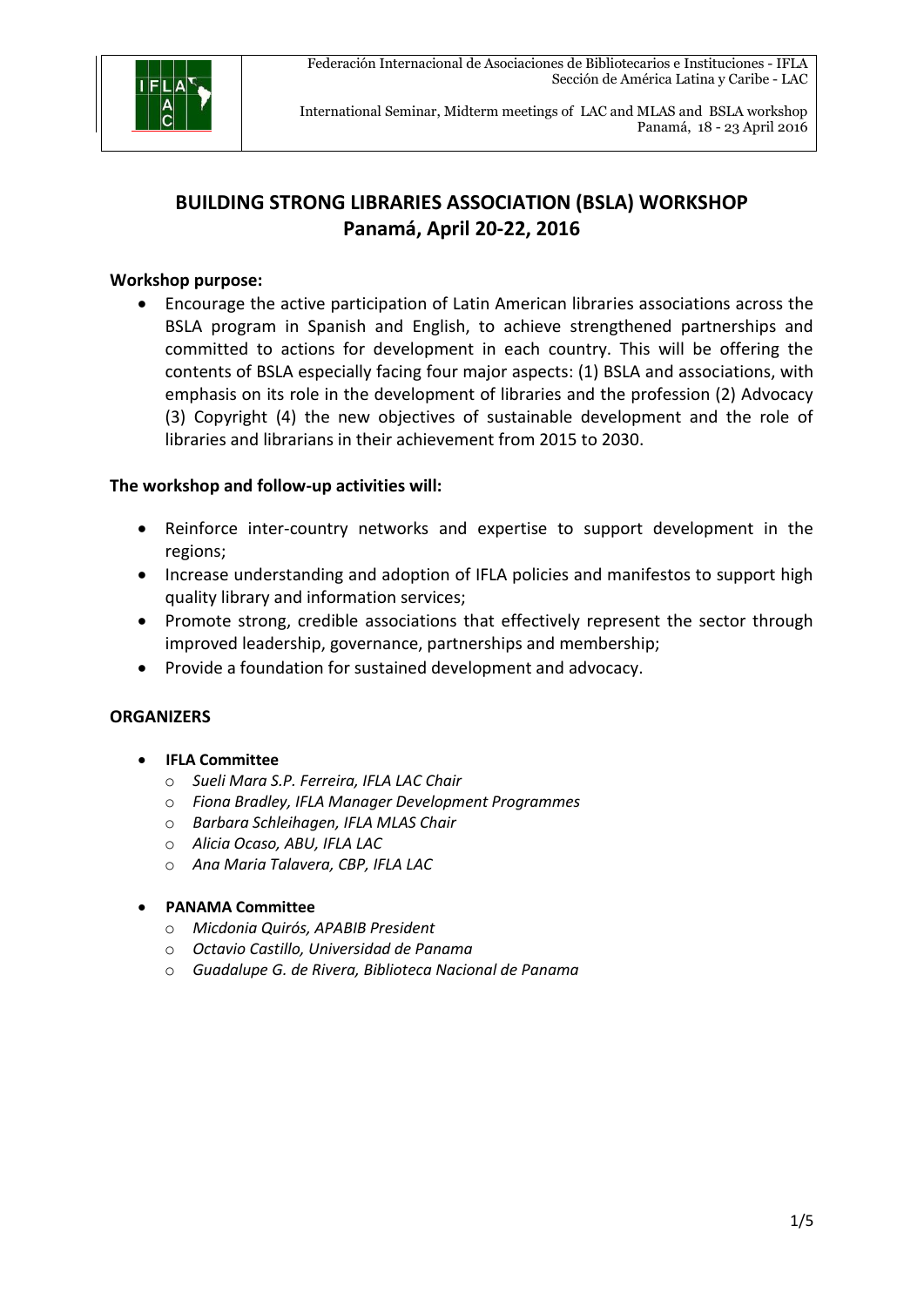

International Seminar, Midterm meetings of LAC and MLAS and BSLA workshop Panamá, 18 - 23 April 2016

## **BUILDING STRONG LIBRARIES ASSOCIATION (BSLA) WORKSHOP Panamá, April 20-22, 2016**

### **MODULE 01 - MEETING MLAS AND LAC ASSOCIATIONS**

**Wednesday, 20 April 2016, 8.00 - 12.00 hrs**

**Local:** Biblioteca Nacional de Panama **Participants:** IFLA MLAS, IFLA LAC and LAC association members

| $8:00 - 8:30$  | <b>General introduction of BSLA Programme</b>                                 |  |
|----------------|-------------------------------------------------------------------------------|--|
|                | Fiona Bradley, IFLA Manager Development Programmes<br>$\Omega$                |  |
|                |                                                                               |  |
| $8:30 - 9:00$  | Public Policy and why it is important to national associations to be engaged  |  |
|                | in it                                                                         |  |
|                | Barbara Schleihagen, MLAS chair<br>$\circ$                                    |  |
|                |                                                                               |  |
| $9.00 - 11.50$ | MLAS members will have 10 minutes to answer the questions below. After        |  |
|                | three presentations, we will open 15 minutes for questions.                   |  |
|                | What are you doing about public policy?                                       |  |
|                | What relationship has its association with the government?<br>٠               |  |
|                | How your association remains as economically?                                 |  |
|                | What activities do the associations develop?                                  |  |
|                | According to your perspective, what are the threats and                       |  |
|                | opportunities in your regions for the development of library                  |  |
|                | associations?                                                                 |  |
|                |                                                                               |  |
| $9.00 - 9.30$  | Alicia Ocaso, Uruguay / Jukka Relander, Finland / Silvia Stasselova, Slovakia |  |
|                |                                                                               |  |
| $9.30 - 9.45$  | Questions by audience (moderator: Marian Koren)                               |  |
| 9.45-10.15     | Michael Dowling, USA / Mariann Schjeide, Norway / Gerald Leitner, Austria     |  |
|                |                                                                               |  |
| 10.15-10.30    | Questions by audience (moderator: Silvia Stasselova)                          |  |
|                |                                                                               |  |
| 10.30-11.00    | Marijana Misetic, Croatia / Alim Garga, Cameroon / Marian Koren, The          |  |
|                | <b>Netherlands</b>                                                            |  |
|                |                                                                               |  |
| 11.00-11.15    | Questions by audience (moderator: Mariann Schjeide, Norway)                   |  |
|                |                                                                               |  |
| 11.15-11.35    | Maria Cotera, Great Britain / Barbara Schleihagen, Germany                    |  |
| 11.35-11.50    |                                                                               |  |
|                | Questions by audience (moderator: Michael Dowling, USA)                       |  |
| 12.00          | <b>LUNCH</b>                                                                  |  |
|                |                                                                               |  |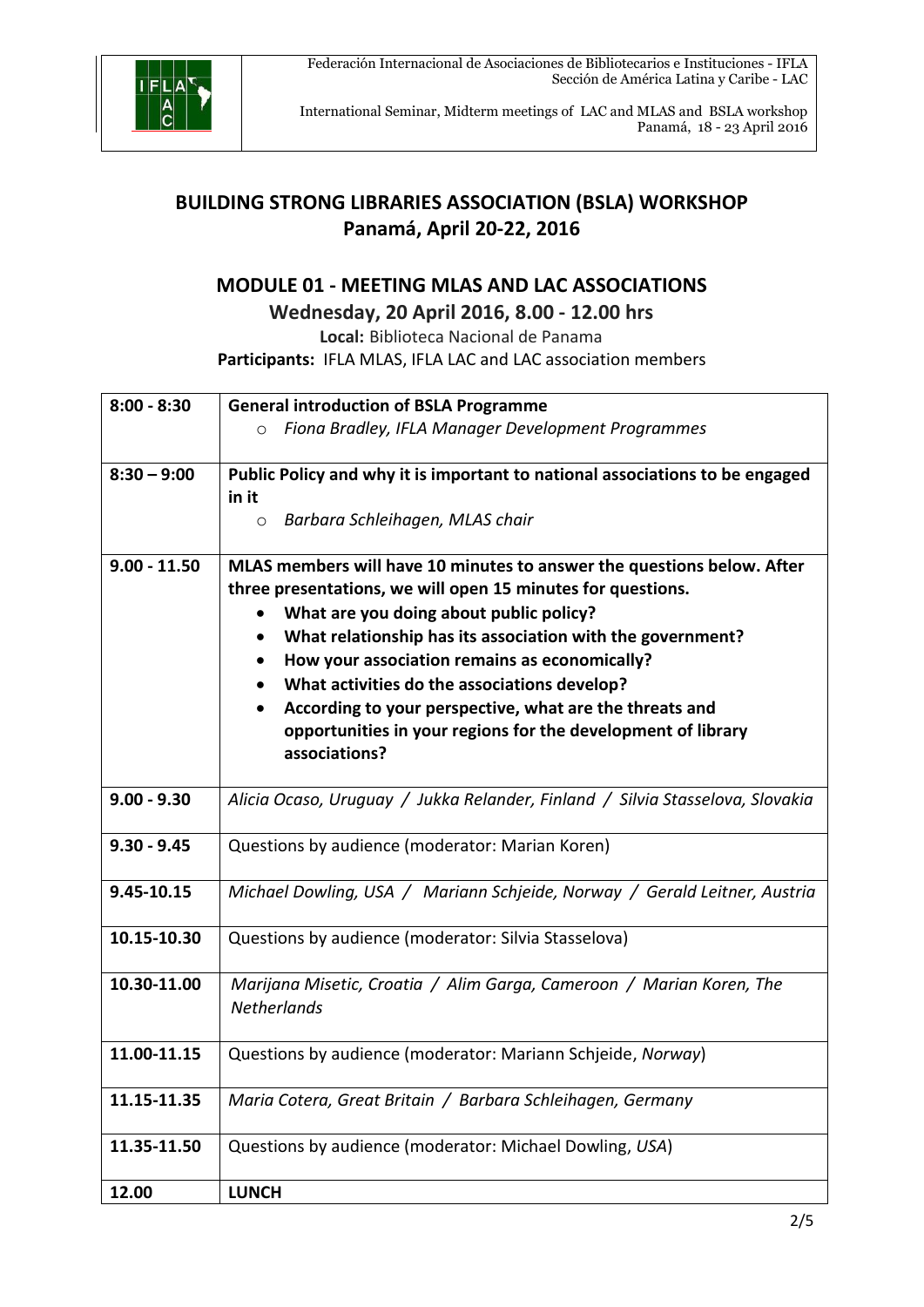

International Seminar, Midterm meetings of LAC and MLAS and BSLA workshop Panamá, 18 - 23 April 2016

## **BUILDING STRONG LIBRARIES ASSOCIATION (BSLA) WORKSHOP Panamá, April 20-22, 2016**

**MODULE 02 - ADVOCACY Thursday, 21 April 2016, 8.00 - 18.00 hrs Local:** Riande Granada Hotel **Participants: LAC association members** Room 01 - Spanish workshop Room 02 - English workshop

| $8.00 - 9.00$  | <b>Library Associations in Society</b>                                                                                                                                                                                                                                                                                                                                                                                                                                                                                                                                                                                    |
|----------------|---------------------------------------------------------------------------------------------------------------------------------------------------------------------------------------------------------------------------------------------------------------------------------------------------------------------------------------------------------------------------------------------------------------------------------------------------------------------------------------------------------------------------------------------------------------------------------------------------------------------------|
|                | The aim of this module is to provide the context for the role that library<br>associations can play in society and what makes a successful library<br>association. This module provides references to internationally approved<br>documents, statements and manifestos, drawn mainly from the United<br>Nations, UNESCO and IFLA.                                                                                                                                                                                                                                                                                         |
|                | <b>Libraries on the Agenda</b>                                                                                                                                                                                                                                                                                                                                                                                                                                                                                                                                                                                            |
| $9:00 - 10:30$ | This module focuses on the role of the library association and libraries in the<br>broader society with particular reference to functions in advocating,<br>educating and campaigning for the increased importance of libraries in the<br>information society. It draws on several tools for advocacy that have been<br>developed by different library associations, although the module needs to<br>tailor these toolkits to the circumstances of the association concerned. There<br>are a variety of political contexts within which advocacy operates, and these<br>need to be adapted on a country-by-country basis. |
| 10:30 - 11:30  | Discussion Group: about advocacy strategy in each countries or regional<br>proyectos                                                                                                                                                                                                                                                                                                                                                                                                                                                                                                                                      |
| 11:30 - 12:30  | Group presentations                                                                                                                                                                                                                                                                                                                                                                                                                                                                                                                                                                                                       |

### **MODULE 03 - COPYRIGHT**

| 14:00 - 15:45   Copyright | Copyright, IFLA position about this topic, Association roles.                                                                  |
|---------------------------|--------------------------------------------------------------------------------------------------------------------------------|
| 14:00 - 17:00             | Discussion Group: about strategies to help government and libraries to<br>improve the copyright legislation in each countries. |
| 17:00 - 18:00             | Group presentations                                                                                                            |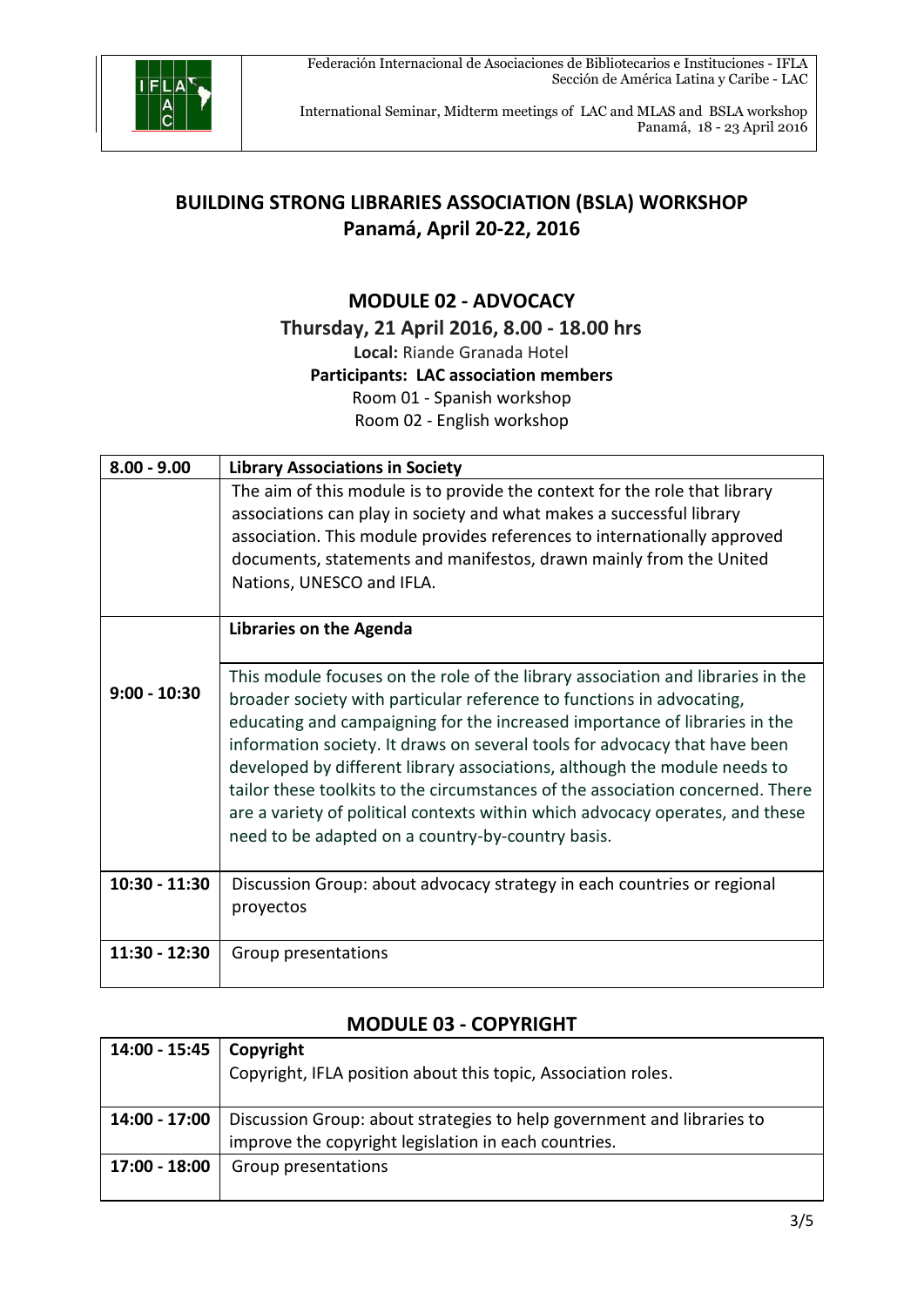

International Seminar, Midterm meetings of LAC and MLAS and BSLA workshop Panamá, 18 - 23 April 2016

## **BUILDING STRONG LIBRARIES ASSOCIATION (BSLA) WORKSHOP Panamá, April 20-22, 2016**

# **MODULE 04 - THE 2030 AGENDA FOR SUSTAINABLE DEVELOPMENT Friday, 22 April 2016, 8.00 - 18.00 hrs**

**Local**: Riande Granada Hotel **Participants: LAC association members** Room 01 - Spanish workshop

Room 02 - English workshop

| $8:00 - 10:00$  | <b>Sustainable Development goals</b>                                                                              |  |
|-----------------|-------------------------------------------------------------------------------------------------------------------|--|
|                 | IFLA and The 2030 Agenda for Sustainable Development: overview,<br>responsibilities, action plain.                |  |
| $10:30 - 11:30$ | Discussion Group about how libraries in each countries are facing the 2030<br>Agenda for Sustainable Development. |  |
| $11:30 - 12:30$ | Group presentations                                                                                               |  |

## **MODULE 05 - COMMON WORK AGENDA FOR LAC COUNTRIES**

| 14:00 - 16:45 | Discussion about the possibility to prepare a common Advocacy Agenda<br>for LAC Libraries towards 2030. Possible action plain in those countries<br>using the IFLA TOOLKIT. |
|---------------|-----------------------------------------------------------------------------------------------------------------------------------------------------------------------------|
|               | ONLY ONE ROOM, ENGLISH AND SPANISH GROUPS TOGETHER                                                                                                                          |
| 17:00 - 17:50 | Combine the two documents Spanish and English                                                                                                                               |
| 18:00         | Close session                                                                                                                                                               |

| <b>BSLA SPANISH TRAINEERS</b> | Alicia Ocaso (Uruguai)<br>Adriana Betancourt (Colombia)<br>Sueli Mara Ferreira (Brasil)<br>Assistants: Jonathan and Amaya Sonia (El Salvador)  |
|-------------------------------|------------------------------------------------------------------------------------------------------------------------------------------------|
| <b>BSLA ENGLISH TRAINEERS</b> | Ana Talavera (Peru)<br>Ingrid Bon (Netherland)<br>Dwaymian Brissette (Jamaica)<br>Assistants: Jesus Lau (México) and Elmelinda Lara (Trinidad) |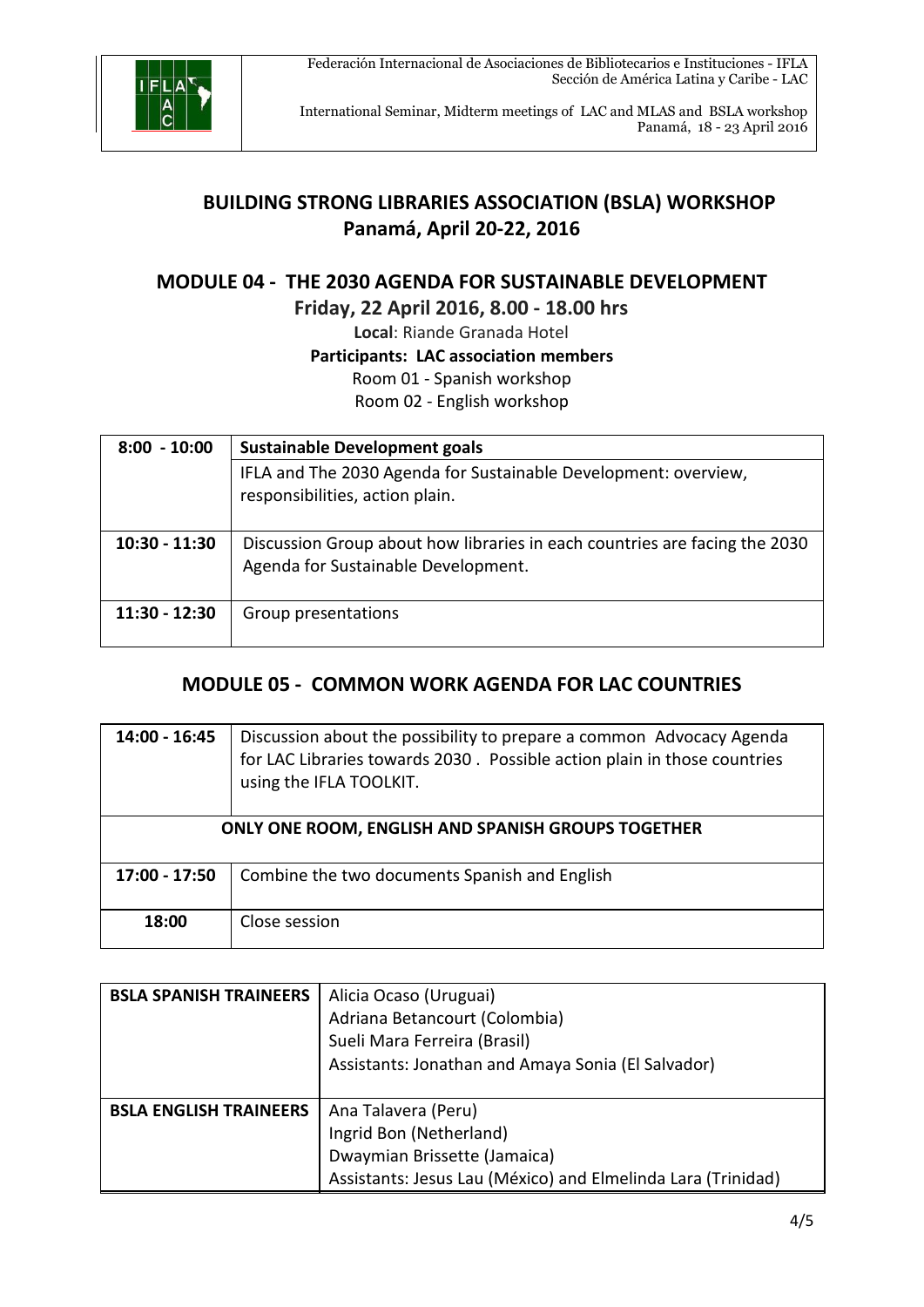

International Seminar, Midterm meetings of LAC and MLAS and BSLA workshop Panamá, 18 - 23 April 2016

# **LIBRARIES ASSOCIATIONS PARTICIPANTS**

**FROM LATIN AMERICAN AND CARIBBEAN REGION**

| #              | <b>COUNTRY</b>     | <b>ASSOCIATION</b>                                                 |
|----------------|--------------------|--------------------------------------------------------------------|
|                |                    |                                                                    |
| $\mathbf{1}$   | ARGENTINA          | ACBJ - Asociación Civil de Bibliotecarios Jurídicos                |
|                |                    | ABGRA - Asociación de Bibliotecarios Graduados de Argentina        |
| $\overline{2}$ | <b>BAHAMAS</b>     | <b>Bahamas Library Service Association</b><br>$\bullet$            |
| 3              | <b>BARBADOS</b>    | LAB - Library Association of Barbados<br>$\bullet$                 |
| 4              | <b>BELIZE</b>      | <b>BLA - Belize Library Association</b><br>$\bullet$               |
| 5              | <b>BRASIL</b>      | FEBAB - Federação Brasileira de Bibliotecários, Cientistas da      |
|                |                    | informação e instituições                                          |
| 6              | <b>CHILE</b>       | CBC - Colegio de Bibliotecarios de Chile<br>$\bullet$              |
| 7              | <b>COLOMBIA</b>    | ASCOLBI - Colegio Colombiano de Bibliotecologia<br>$\bullet$       |
| 8              | <b>COSTA RICA</b>  | COPROBI - Colegio de Profesionales en Bibliotecología<br>$\bullet$ |
| 9              | <b>CUBA</b>        | ASCUBI - Asociacion Cubana de Bibliotecarios                       |
| 10             | <b>EL SALVADOR</b> | ABES - Asociación de Bibliotecarios de El Salvador<br>$\bullet$    |
| 11             | <b>HAITI</b>       | ABDAH - Association des Bibliothécaires Documentalistes et         |
|                |                    | Archivistes d'Haïti                                                |
|                |                    | <b>VIE JEUNES INTERNATIONAL</b>                                    |
| 12             | <b>JAMAICA</b>     | LIAJA - Library and Information of Jamaica<br>٠                    |
| 13             | <b>MEXICO</b>      | AMBAC - Asociación Mexicana de Bibliotecarios, A.C                 |
| 14             | PANAMA             | Asociacion Panamena Bibliotecarios<br>$\bullet$                    |
| 15             | PERU               | CBP - olegio de Bibliotecarios de Peru<br>$\bullet$                |
| 16             | Trinidad y Tobago  | LATT - The Library Association of Trinidad and Tobago<br>$\bullet$ |
| 17             | <b>URUGUAY</b>     | ABU - Asociación de Bibliotecólogos del Uruguay                    |

#### **OUTSIDE LATIN AMERICAN AND CARIBBEAN REGION**

| #  | <b>COUNTRIES</b>     | <b>ASSOCIATIONS</b>                                                       |
|----|----------------------|---------------------------------------------------------------------------|
| 1  | Australia            | Australian Library and Information Association<br>$\bullet$               |
| 2  | Austria              | BVÖ - Büchereiverband Österreichs<br>$\bullet$                            |
| 3  | Cameroon             | ABADCAM - Association des Bibliothecaires, Archivistes,<br>$\bullet$      |
|    |                      | Documentalistes, et Museographes du Cameroun                              |
| 4  | Finland              | Finland - Finnish Library Association<br>$\bullet$                        |
| 5  | Germany              | DBV - Deutscher Bibliotheksverband e.v.<br>$\bullet$                      |
| 6  | Netherlands          | VOB - Netherlands Public Library Association<br>$\bullet$                 |
| 7  | Norway               | Norwegian Library Association                                             |
| 8  | Slovakia             | <b>Slovak Librarians Association</b><br>$\bullet$                         |
| 9  | Spain                | FESABID - Federación Española de Sociedades de Archivística,<br>$\bullet$ |
|    |                      | Biblioteconomía, Documentación y Museística                               |
| 10 | United Kingdom       | ACCA - Association of Chartered Certified Accountants<br>$\bullet$        |
| 11 | <b>United States</b> | ALA - American Library Association                                        |
|    |                      |                                                                           |
|    | Associations.        | <b>EBLIDA</b> - European Bureau of Library, Information and Documentation |